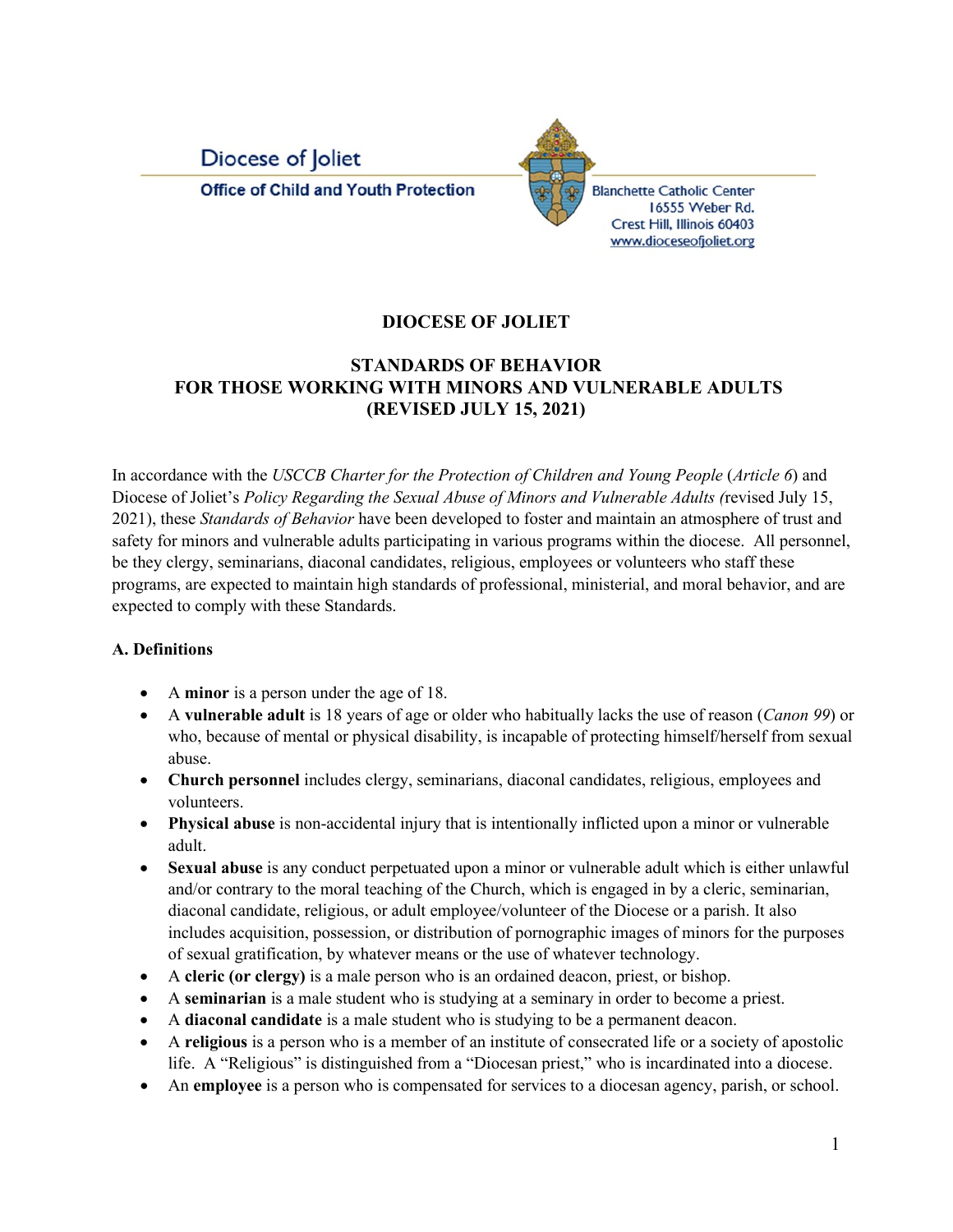• A **volunteer** is a person who functions without compensation in any role within a diocesan agency, parish, or school.

#### **B. Standards**

The following standards are intended to assist Church personnel in making decisions about interactions with minors and vulnerable adults in Church sponsored and affiliated programs. They do not supersede state law or state of Illinois Department of Children and Family Services (DCFS) requirements, nor are these guidelines intended to be all inclusive.

#### Responsible Professional Conduct

- 1. Ministry to minors and vulnerable adults respects the rights of parents/legal guardians to educate and form their children. Therefore, activities with minors and vulnerable adults are to be conducted with the explicit knowledge and consent of parents or legal guardians.
- 2. Church personnel are never to leave minors or vulnerable adults unattended during a class, session, event, etc.
- 3. Church personnel are responsible for releasing minors and vulnerable adults in their care only to parents, legal guardians, or other persons designated by parents or legal guardians at the close of services or activities. In the event that Church personnel are uncertain of the propriety of releasing a minor or vulnerable adult, they are to contact the parent or legal guardian of the minor or vulnerable adult.
- 4. Church personnel are prohibited from the use, possession or being under the influence of alcohol, non-medicinal cannabis, or any illegal substance while working with minors and vulnerable adults. They are also prohibited from furnishing alcohol, non-medicinal cannabis, or illegal substances to minors or vulnerable adults or permitting minors or vulnerable adults to use such in their presence.
- 5. Church personnel may provide transportation in accordance with the Diocese of Joliet Transportation Policy (see attached).
- 6. Church personnel are prohibited from using physical discipline for the behavior management of minors or vulnerable adults. This prohibition includes spanking, slapping, pinching, hitting or any other physical force as retaliation or correction for inappropriate behavior by minors or vulnerable adults.
- 7. Church personnel are prohibited from acquiring, possessing, or distributing child pornography.

#### Physical Proximity and Modesty

- 1. Church personnel are never to be nude in the presence of minors or vulnerable adults.
- 2. Minors and vulnerable adults are never to be nude in the presence of Church personnel. The appropriate supervision of locker rooms may be the exception.
- 3. Changing and showering facilities for adults are to be separate from those for minors and vulnerable adults, if and when possible.
- 4. When officially approved overnight stays are necessary, an adult should never share a bed, sleeping bag or cot with a minor or vulnerable adult. An adult is not to spend the night in the presence of a lone minor or vulnerable adult, unless it is the adult's own child.
- 5. Houses used as residences for priests and religious are exclusively for their use. Minors and vulnerable adults should not be allowed in the private quarters of those residences. With the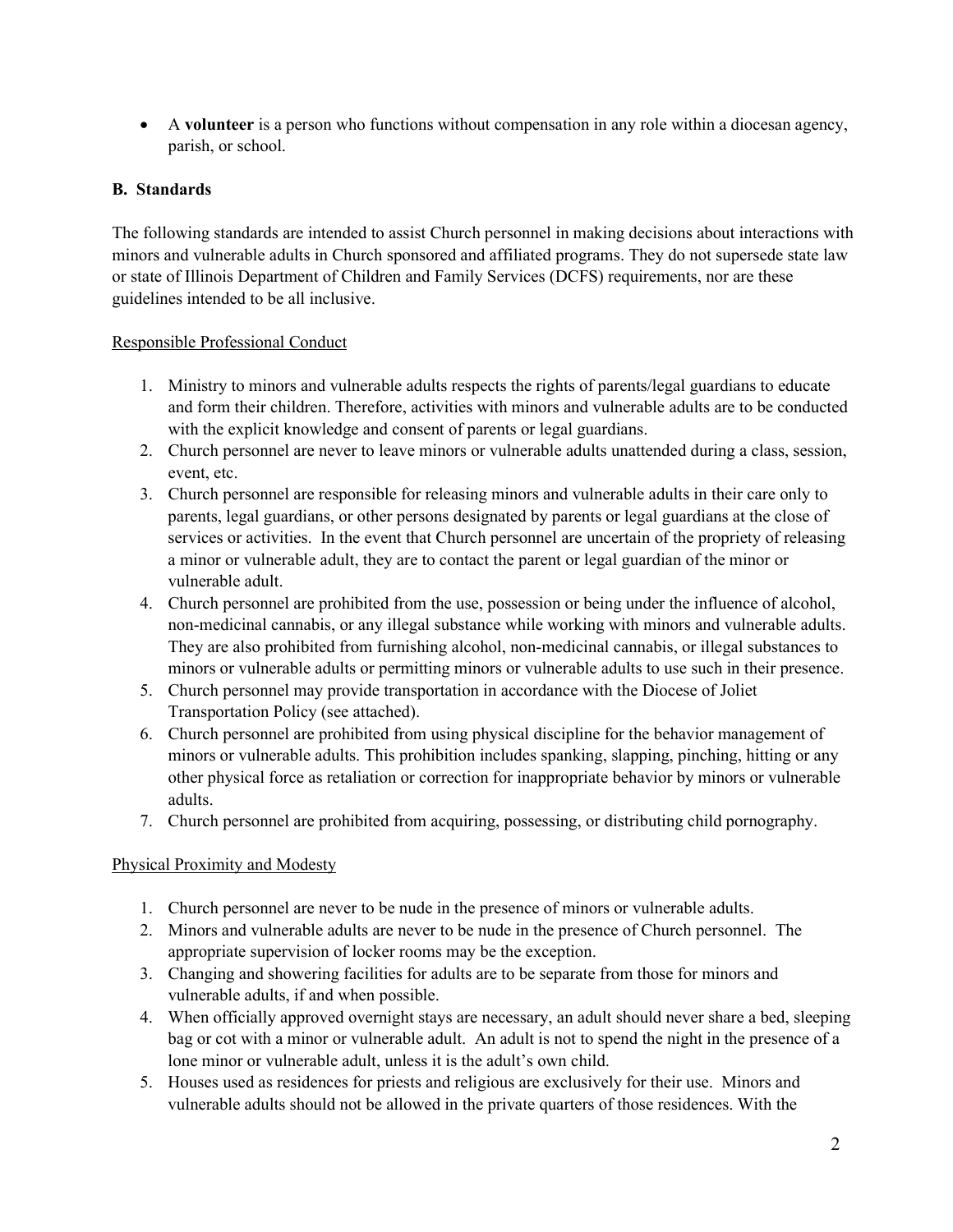exception of occasional visits from family members, minors and vulnerable adults are not permitted to be overnight guests in the residences of priests or religious.

- 6. Counseling areas should have transparent windows or open doors. Care should be made to have another adult in the general vicinity during counseling sessions.
- 7. Adults should never meet with minors or vulnerable adults on a one-to-one basis in secluded areas or closed rooms.
- 8. Adults should never be in a vehicle on a one-to-one basis with a minor or vulnerable adult unless it is the adult's own child(ren).

#### Physical Contact

Appropriate affection between Church personnel and minors and/or vulnerable adults is important for a child's and a vulnerable adult's development. It is a positive part of Church life and ministry and should be given in public but not in isolated or secluded areas.

1. The following forms of affection, whether initiated by a minor, vulnerable adult, or adult, are regarded as examples of appropriate contact:

- Side hugs
- Shoulder to shoulder hugs
- Pats on the upper back
- Handshakes
- "High-fives" and hand slapping
- Arms around shoulders
- Holding hands while walking with small children
- Sitting beside small children
- Kneeling or bending to receive hugs from small children
- Holding hands during prayer
- Pats on the head when culturally appropriate
- Reciprocation of appropriate gestures initiated by a minor or vulnerable adult

2. The following forms of affection, whether initiated by a minor, vulnerable adult, or an adult, are regarded as examples of inappropriate contact:

- Lengthy embraces
- Full frontal hugs
- Kisses
- Holding minors of school age on the lap
- Touching buttocks, chest, or genital area
- Touching the knees or legs of minors or vulnerable adults
- Tickling
- Wrestling and/or roughhousing
- Piggyback rides
- Any type of massage
- Any form of unwanted attention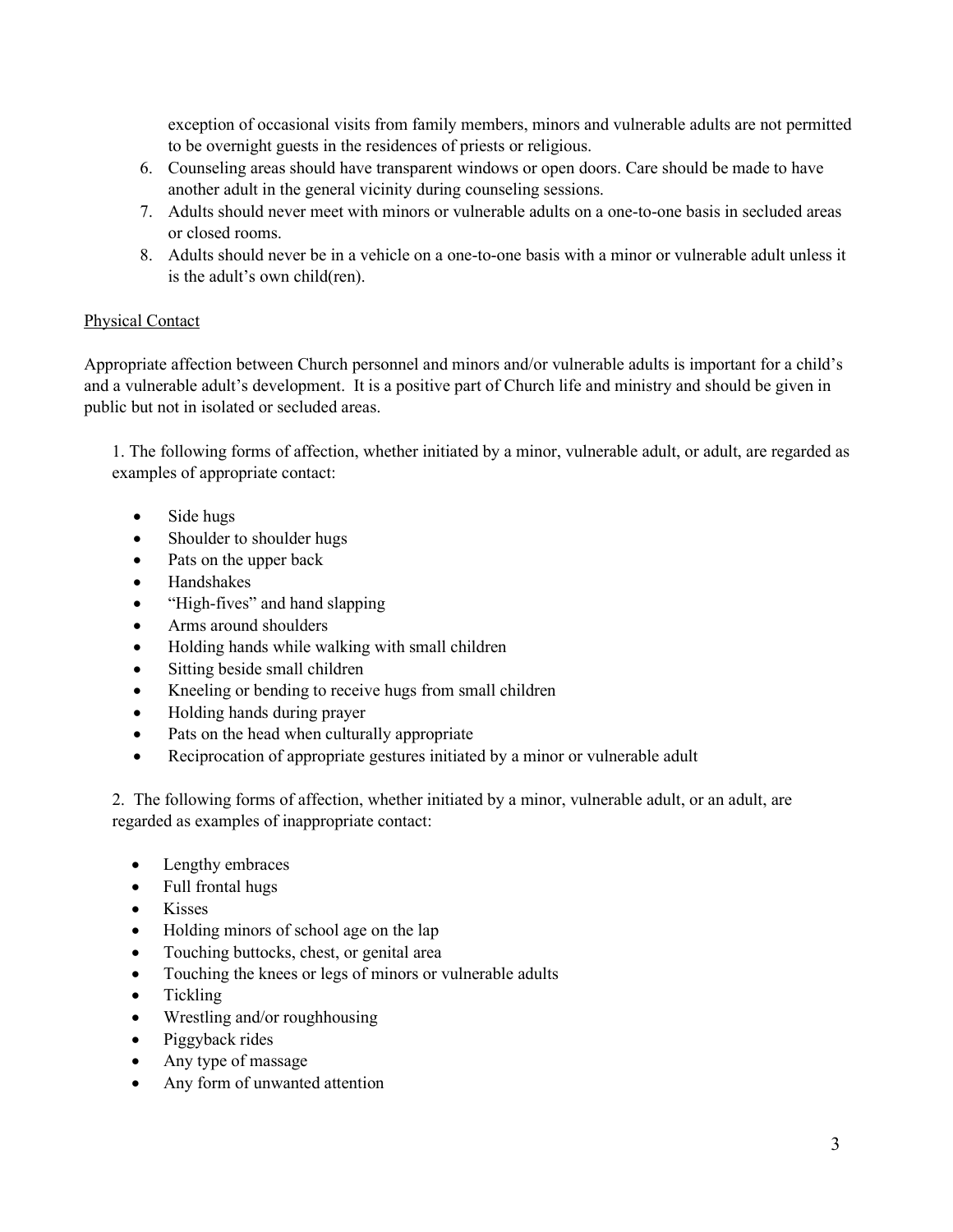#### Communication

- 1. Verbal communication with minors and vulnerable adults is to be appropriate.
- 2. Church personnel are prohibited from engaging in any sexually oriented conversations or the telling of jokes with sexual content. However, it is permissible in an educational setting to discuss issues of human sexuality. These classes will convey the Church's views on the topics. If minors or vulnerable adults have other questions not answered or addressed by individual teachers, they should be referred to their parents or legal guardians. Church personnel are not permitted to discuss their own sexual activities with minors or vulnerable adults.
- 3. Church personnel are prohibited from possessing any sexually oriented or morally inappropriate materials (magazines, cards, videos, films, clothing, etc.) or accessing similar materials through electronic or other technological means in the presence of minors or vulnerable adults.
- 4. Church personnel are prohibited from using technology to interact with minors or vulnerable adults on issues related to sexuality, including but not limited to sexually related conversations, and viewing and/or distributing sexually motivated materials, and inappropriate expressions of affection.
- 5. Church personnel should remind minors and vulnerable adults that all communication sent digitally (texting, email, social network sites, posts, notes, etc.) is not confidential and may be reposted to others.
- 6. Church personnel's electronic interactions are reserved for professional and/or ministry related purposes.
- 7. Laws regarding mandated reporting of suspected abuse/neglect/exploitation of minors and vulnerable adults equally apply to the virtual world as they do to the physical world.

#### Undue Attention

Certain conduct has been used by adults to develop inappropriate relationships with minors and vulnerable adults. Activities include singling out minors or vulnerable adults or showing them unusual attention. Some examples of this behavior prohibited for Church personnel are:

- 1. Presenting gifts to a minor or a vulnerable adult that would not ordinarily be given to an entire group of children, excluding awards, etc.
- 2. Allowing a minor or vulnerable adult to drive automobiles of Church personnel even though another adult may be present.
- 3. Singling out a particular child or vulnerable adult for special dinners, events, trips, or outings.

The *Standards of Behavior for Those Working with Minors or Vulnerable Adults* is to be given to all diocesan and parish employees, as well as to all parents and parishioners whose children attend parochial schools or attend Religious Education programs. The document is posted on the diocesan website under the Office of Child and Youth Protection: [www.dioceseofjoliet.org](http://www.dioceseofjoliet.org/)

Members of the clergy, seminarians, diaconal candidates, religious, employees and all volunteers who work with minors and/or vulnerable adults will be required to receive in-service education that addresses their role in protecting minors and vulnerable adults.

Minors or vulnerable adults who serve as employees or volunteers will be informed that they have a right to a safe working environment and a right to disclose behavior not in accord with these standards.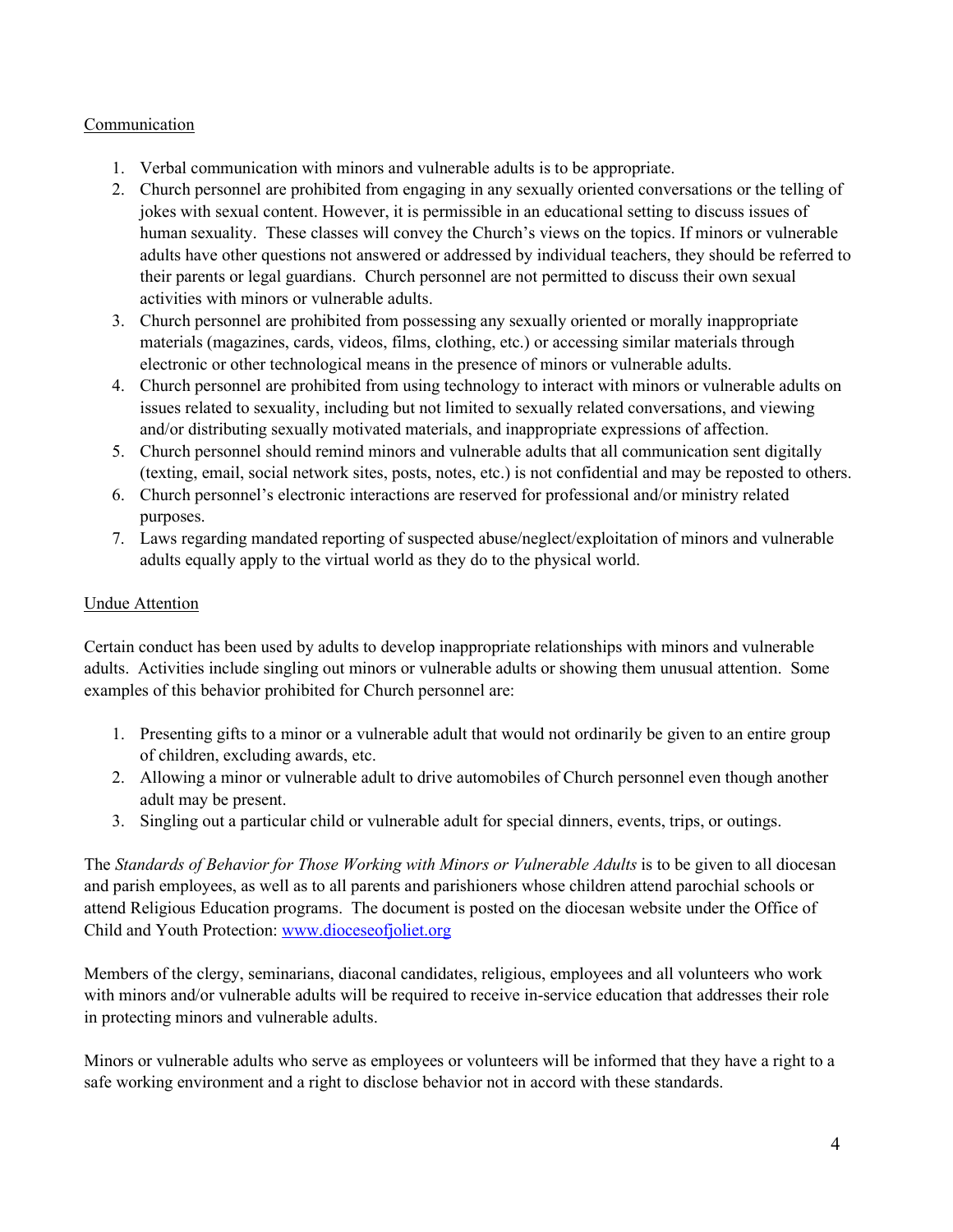CAUTION: Anyone who has reason to believe that a minor is being abused or neglected should make a report to the Illinois Department of Children and Family Services (DCFS). Mandated reporters must report to DCFS. To report non-life threatening and non-emergency incidents of abuse or neglect of a child, a report may be made to DCFS through its Online Reporting System: [https://dcfsonlinereporting.dcfs.illinois.gov/.](https://dcfsonlinereporting.dcfs.illinois.gov/) If you believe the abuse or neglect you are reporting requires immediate action, you MUST call the DCFS hotline at 800-25- ABUSE (800-252-2873) to make your report.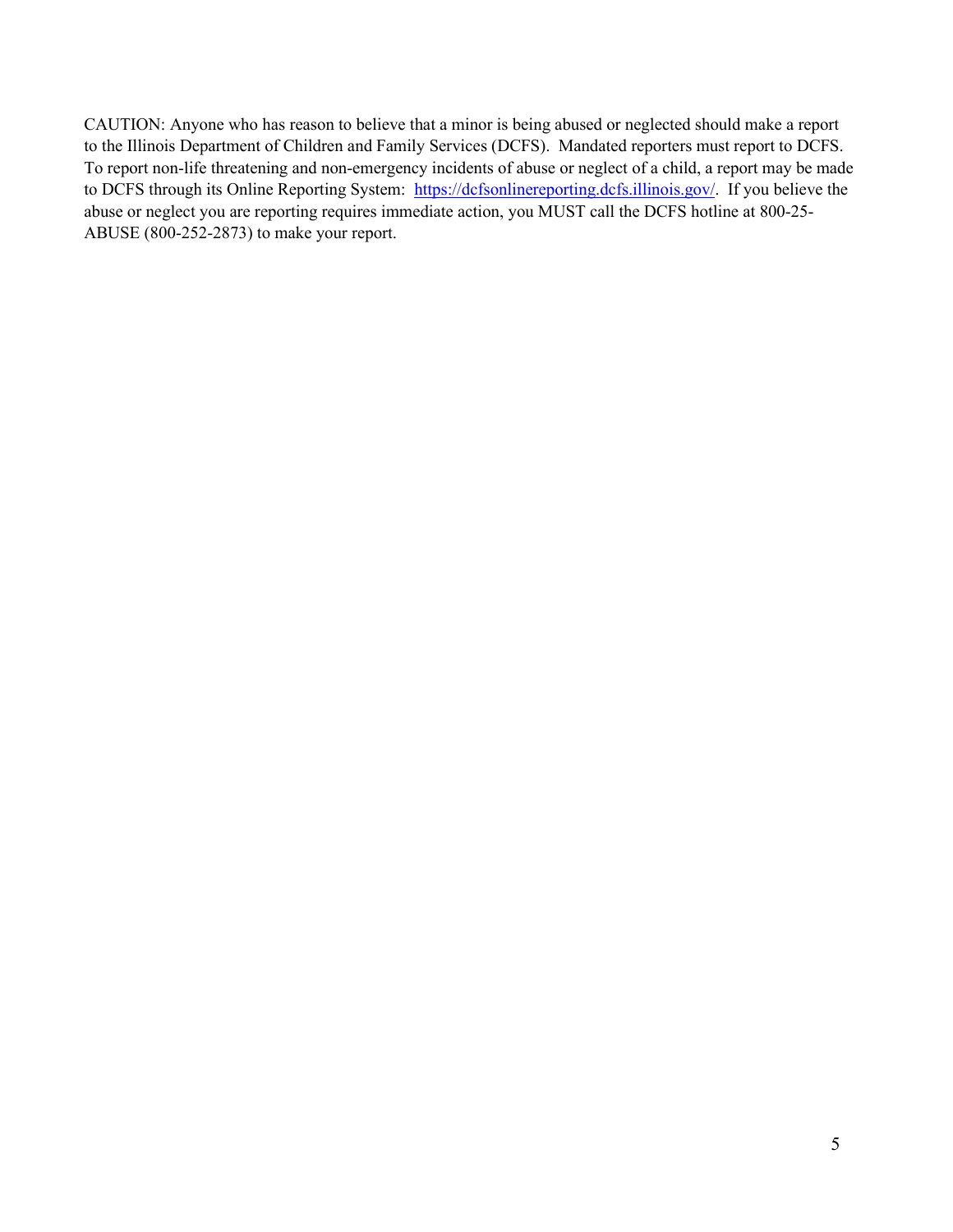# *Diocese of Joliet Transportation Policy*

### *Policy Statement*

As it carries out its mission of service, transportation is critical to many of the pastoral and charitable works of the Church. Transportation issues also present significant risk management concerns and it is important that specific practices are developed and implemented to attempt to limit the risk associated with diocesan, parish, and school transportation activities. It is important to know that the diocesan auto program provides coverage to diocesan and parish owned vehicles only. The coverage includes a large self-insured retention, so risk reduction activities are of great importance to the diocese. Staff and parishioners using their own vehicles should be made aware that their own automobile coverage is primary when they are using their vehicles for diocesan/parish business. There is coverage that would offer additional liability protection should a claim exceed the limit of their policy. Please review the information contained in this policy with all diocesan/parish staff. Adherence to the Transportation Policy is required of all parishes and schools in the Diocese as well as other diocesan institutions that participate in the group insurance program.

# *Vehicle and Driver Requirements*

#### **1. Diocesan/Parish Owned Vehicles\***

- a. Drivers must be 21 years of age or older.
- b. If minors are transported, it is recommended the driver be 25 years of age or older and should also comply with the Diocese of Joliet Protecting Children policies.
- c. Drivers must have a valid driver's license and no physical disability that could in any way impair their ability to drive the vehicle. A copy of a valid driver's license should be maintained in the driver's file.
- d. A Motor Vehicle Record check is to be obtained for all employees who will drive a diocesan or parish owned vehicle as part of their employment at the time they are hired and every five years thereafter.
- e. Each driver must complete a "Driver Information Sheet." The sheets are to be retained on file for the duration of each individual's service as a driver. Persons with a poor history should not be allowed to drive for diocesan/parish business.
- f. The use of 11-15 passenger vans to transport children or adults is prohibited. The vans may be used for cargo vans only if all but the two front seats are removed.
- g. Seat belts must be used at all times. Each occupant must have a seat belt. No passengers are permitted in the bed of a pickup or in the cargo area of a vehicle.
- h. Use of cell phones and other electronic devices are prohibited while operating a motor vehicle.
- i. Drivers of diocesan/parish owned vehicles are required to take Catholic Mutual's Be Smart-Drive Safe defensive driving course. The course can be viewed on-line at<https://cmgconnect.org/> (new users will require registration, click on *Register Here* and follow on-line instructions, returning users will need their username and password.) Training results should be emailed to [humanresources@dioceseofjoliet.org.](mailto:humanresources@dioceseofjoliet.org)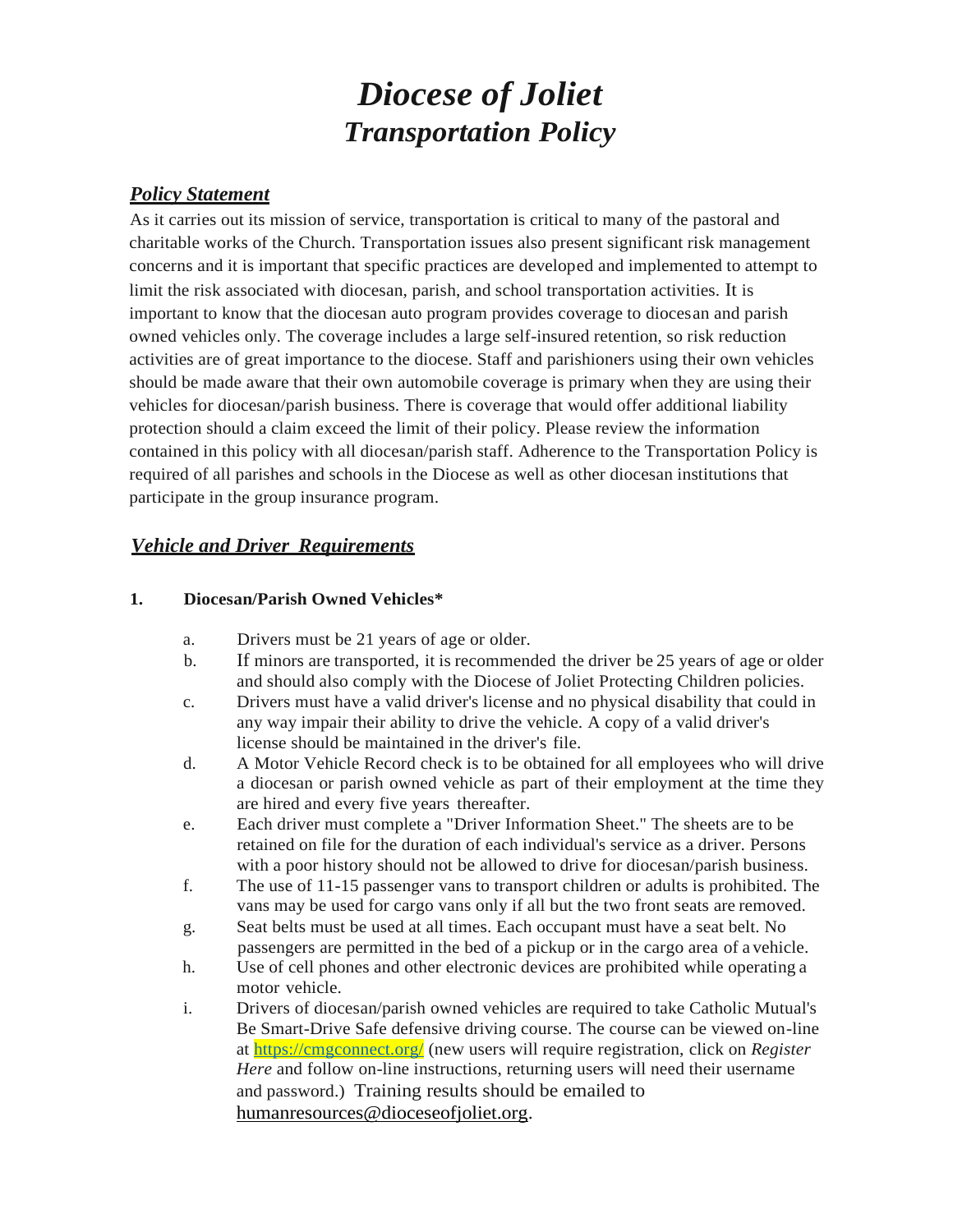#### **2. Personal Vehicles used for Diocesan/Parish Business\***

- a. Drivers must be 21 years of age or older.
- b. If minors are transported, it is recommended the driver be 25 years of age or older and should also comply with the Diocese of Joliet Protecting Children policies.
- c. Drivers must have a valid driver's license and no physical disability that could in any way impair their ability to drive the vehicle. A copy of a valid driver's license should besecured.
- d. A Driver Information Sheet must be completed for each driver and kept in diocesan/parish/school files. Persons with a poor history should not be allowed to drive for diocesan/parish business.
- e. The use of 11-15 passenger vans to transport children or adults is prohibited. The vans may be used for cargo vans only if all but the two front seats are removed.
- f. The vehicle must be currently registered and in good operating condition and have all safety equipment as required by law.
- g. The vehicle must be insured for the following minimum liability limits: \$100,000 per person and \$300,000 per accident. A copy of the current insurance card should besecured.
- h. Use of cell phones and other electronic devices are prohibited while operating a motor vehicle.
- i. While not required, it is recommended that a Motor Vehicle Record check be obtained for any employee or volunteer who will be using their personal vehicle on a regular basis for diocesan/parish/school business.
- j. All employees who drive as part of their position and frequent volunteer drivers are required to take Catholic Mutual's Be Smart-Drive Safe defensive driving course. The course can be viewed on-line at <https://cmgconnect.org/> (new users will require registration, click on *Register Here* and follow on-line instructions, returning users will need their username and password.) Training results should be emailed to humanresources@dioceseofioliet.org.

# **3. Rented/Leased Vehicles**

- a. The rental or lease of 11-15 passenger vans to transport children or adults is prohibited.
- b. When a vehicle is being rented or leased, liability and full coverage physical damage insurance must be purchased from the rental agency. **Diocesan auto insurance does not cover rented vehicles.**
- c. Vehicles should not be driven out of the country without special permission.

# **4. Chartered Vehicles**

a. Obtain a Certificate of Auto Liability Coverage from the commercial carrier naming the Diocese and parish location as an additional insured. Minimum liability limits are \$2,000,000 combined single limit.

\*The use of the word "parish" here refers to all institutions of the Diocese of Joliet that participate in its group insurance program.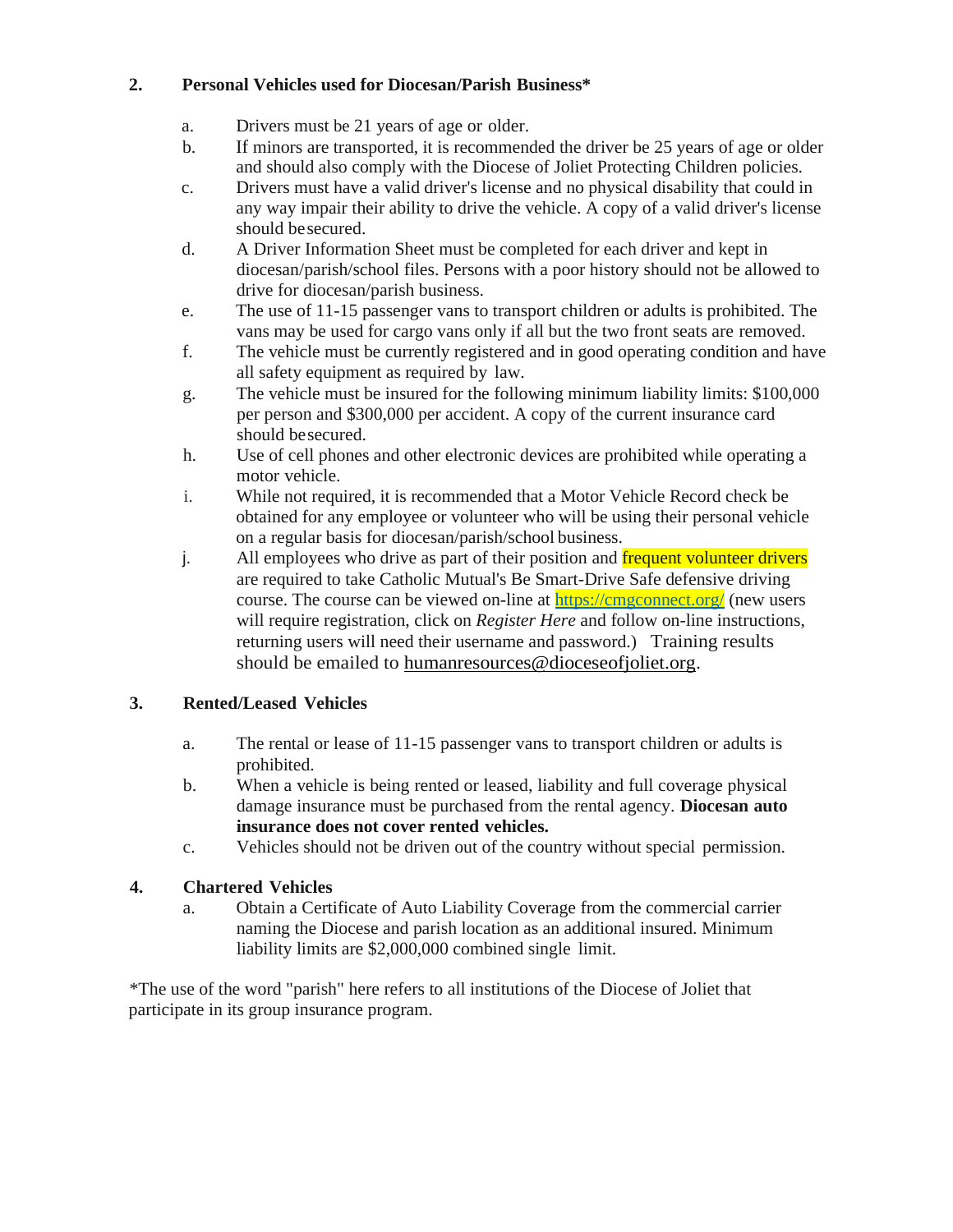# *Specific Transportation Uses*

In addition to the above information, individuals involved in arranging transportation for diocesan/parish/school transportation activities are required to view Catholic Mutual's transportation risk management video *Church Transportation -Is It Necessary and Ministry-Based?* The course can be viewed on-line at<https://cmgconnect.org/> (new users will require registration, click on *Register Here* and follow on-line instructions, returning users will need their username and password.)

Other information should be consulted as follows:

**School Field Trips** - Schools planning field trips should consult the Diocese of Joliet Schools Office - Handbook of Schools Policies for additional specific policies and procedures to follow for these trips. Persons involved with these trips should also comply with the Diocese of Joliet Protecting Children policies. If at all possible, the use of chartered or contracted transportation carriers should be used for these trips. The use of private passenger vehicles is discouraged and should be avoided if at all possible.

**Religious Education and Youth Ministry Trips** - In addition to the above information, parish religious education departments and youth ministers planning trips should consult the Faith Formation in Diocese of Joliet handbook for additional specific policies and procedures to follow for these trips. Persons involved with these trips should also comply with the Diocese of Joliet Protecting Children policies. If at all possible, the use of chartered or contracted transportation carriers should be used for these trips. The use of private passenger vehicles is discouraged and should be avoided if at all possible.

**Parish Transportation Ministries** - Many parishes have considered or have implemented programs where parish volunteers provide transportation to parishioners to church services, for doctor appointments, shopping, and other needs. These activities greatly increase the risk exposure of the parish. The best method to handle these situations is for parishioners to make these arrangements on their own without parish involvement; however, for parishes that have formally created these programs, specific risk management procedures need to be followed. In addition to the requirements contained above in section 2, *Personal Vehicles for Parish Business,*  individuals receiving transportation services should sign a copy of the Adult Liability Waiver and a copy should be maintained in parish files.

#### *Related Forms*

- 1. Driver Information Sheet
- 2. Adult Liability Waiver (for use in Parish Transportation Ministries)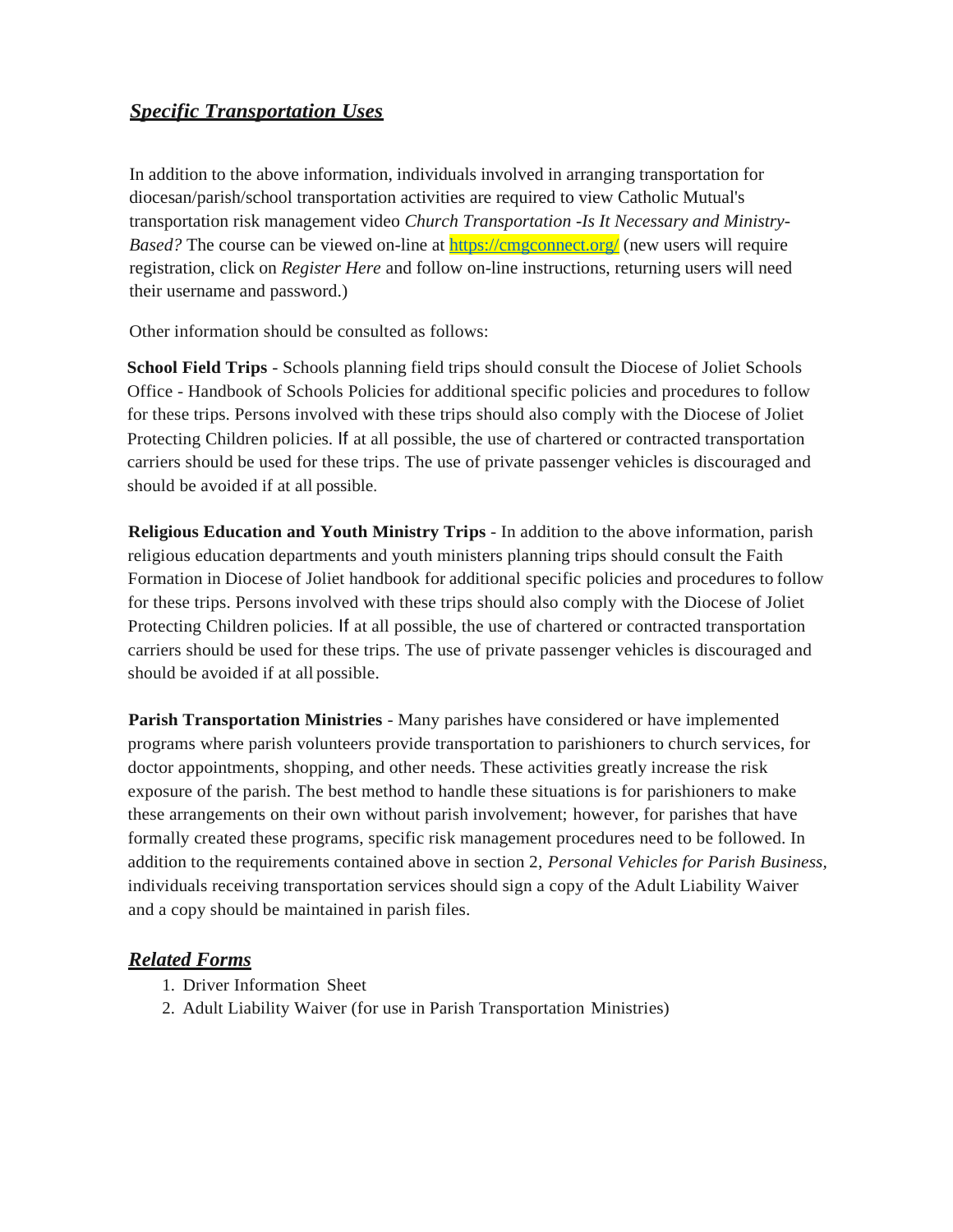# DRIVER INFORMATION SHEET

| Vehicle That Will Be Used (complete only if using personal vehicle)                                                                                                                                                                                                                                                                                                                                                                                                                        |  |     |    |  |
|--------------------------------------------------------------------------------------------------------------------------------------------------------------------------------------------------------------------------------------------------------------------------------------------------------------------------------------------------------------------------------------------------------------------------------------------------------------------------------------------|--|-----|----|--|
|                                                                                                                                                                                                                                                                                                                                                                                                                                                                                            |  |     |    |  |
|                                                                                                                                                                                                                                                                                                                                                                                                                                                                                            |  |     |    |  |
|                                                                                                                                                                                                                                                                                                                                                                                                                                                                                            |  |     |    |  |
|                                                                                                                                                                                                                                                                                                                                                                                                                                                                                            |  |     |    |  |
| Registration Expiration Date [198] [198] The Registration Expiration Date [198] [198] The Registration Property                                                                                                                                                                                                                                                                                                                                                                            |  |     |    |  |
| If more than one vehicle is to be used, the aforementioned information must be provided for each<br>vehicle.                                                                                                                                                                                                                                                                                                                                                                               |  |     |    |  |
| Insurance Information (complete only if using personal vehicle)                                                                                                                                                                                                                                                                                                                                                                                                                            |  |     |    |  |
| When using a privately-owned vehicle, the insurance coverage is the limit of the insurance policy<br>covering that specific vehicle.                                                                                                                                                                                                                                                                                                                                                       |  |     |    |  |
|                                                                                                                                                                                                                                                                                                                                                                                                                                                                                            |  |     |    |  |
| Date or Policy Expiration ________________________________Liability Limits of Policy* ________________________                                                                                                                                                                                                                                                                                                                                                                             |  |     |    |  |
| (*Please note: The minimal, acceptable liability limit for privately-owned vehicles is \$100,000/\$300,000)                                                                                                                                                                                                                                                                                                                                                                                |  |     |    |  |
| Please be aware when using a personal vehicle, your insurance is primary. There is a policy that<br>would offer additional liability protection should a claim exceed the limits of your policy.                                                                                                                                                                                                                                                                                           |  |     |    |  |
| <b>Driving History</b>                                                                                                                                                                                                                                                                                                                                                                                                                                                                     |  |     |    |  |
| Have you had any of the following citations or convictions in the past THREE years:                                                                                                                                                                                                                                                                                                                                                                                                        |  |     |    |  |
| Driving under the influence of alcohol or drugs<br>Hit and run<br>Failure to report an accident<br>Negligent homicide arising out of the use of a motor vehicle<br>Using a motor vehicle for the commission of a felony<br>Permitting an unlicensed person to drive                                                                                                                                                                                                                        |  | Yes | No |  |
| Reckless driving                                                                                                                                                                                                                                                                                                                                                                                                                                                                           |  |     |    |  |
| Are you currently taking any medication that may affect your driving?                                                                                                                                                                                                                                                                                                                                                                                                                      |  |     |    |  |
| I certify that the information given on this form is true and correct to the best of my knowledge. I understand that as<br>a driver, I must be 21 years of age or older, possess a valid driver's license, have the proper and current license<br>and, if driving a personal vehicle, have current vehicle registration and the required insurance coverage in effect<br>on the vehicle. I agree that I will refrain from using a cell phone or any other electronic device while driving. |  |     |    |  |

THIS FORM MUST BE RETURNED TO THE OFFICE OF HUMAN RESOURCES, ALONG WITH A COPY OF YOUR CURRENT DRIVERS LICENSE AND INSURANCE CARD

**Date** 

**Driver's Signature**